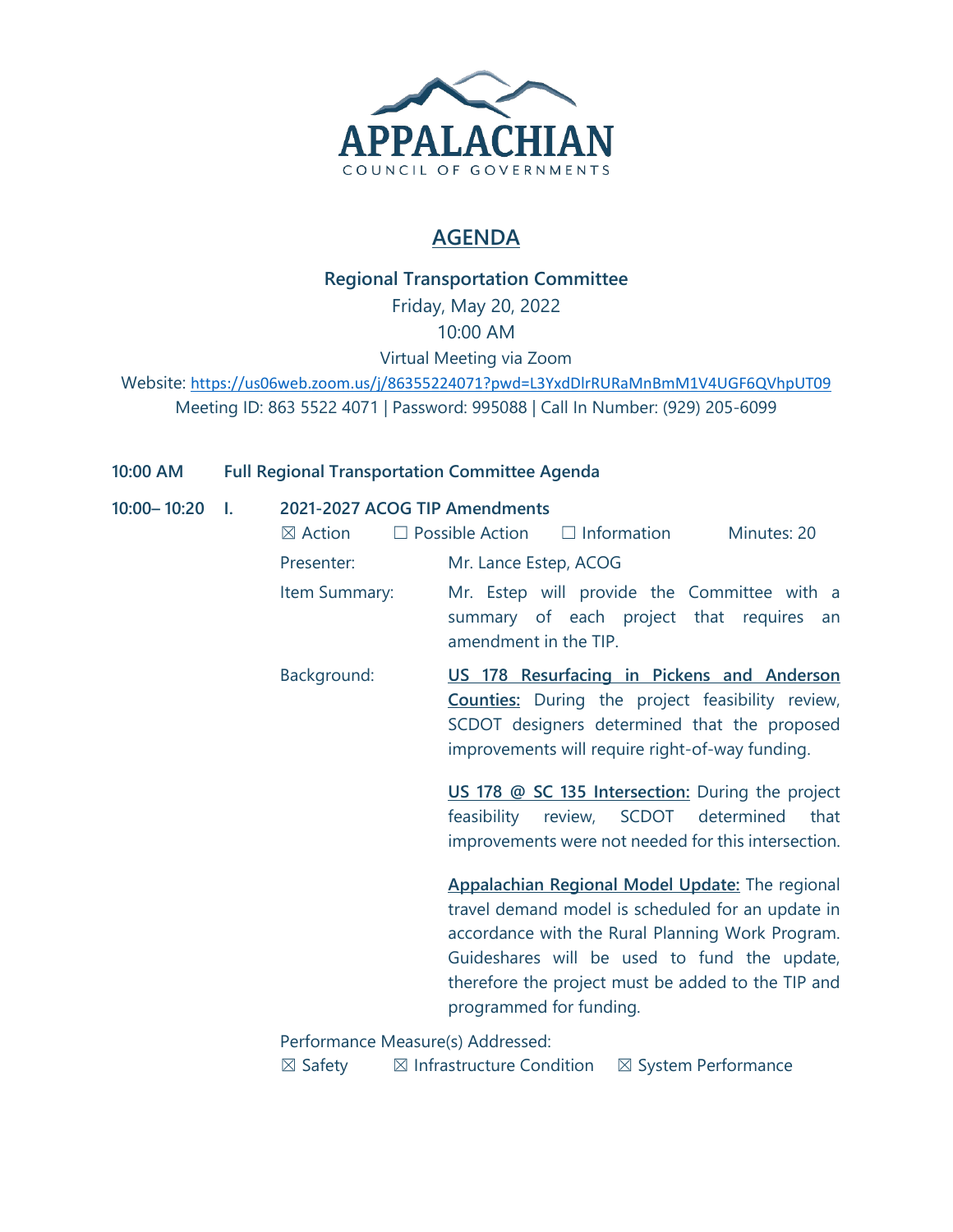## **10:20 – 10:30 II. ACOG 2045 Long Range Transportation Plan**

| $\boxtimes$ Action | $\Box$ Possible Action | $\boxtimes$ Information                                                      | Minutes: 10 |  |  |  |  |  |  |
|--------------------|------------------------|------------------------------------------------------------------------------|-------------|--|--|--|--|--|--|
| Presenter:         | Mr. Lance Estep, ACOG  |                                                                              |             |  |  |  |  |  |  |
| Item Summary:      |                        | Mr. Estep will provide a brief update on the ongoing<br>LRTP update process. |             |  |  |  |  |  |  |
| Background:        | N/A                    |                                                                              |             |  |  |  |  |  |  |

- **III. Other Business**
- **IV. Adjourn**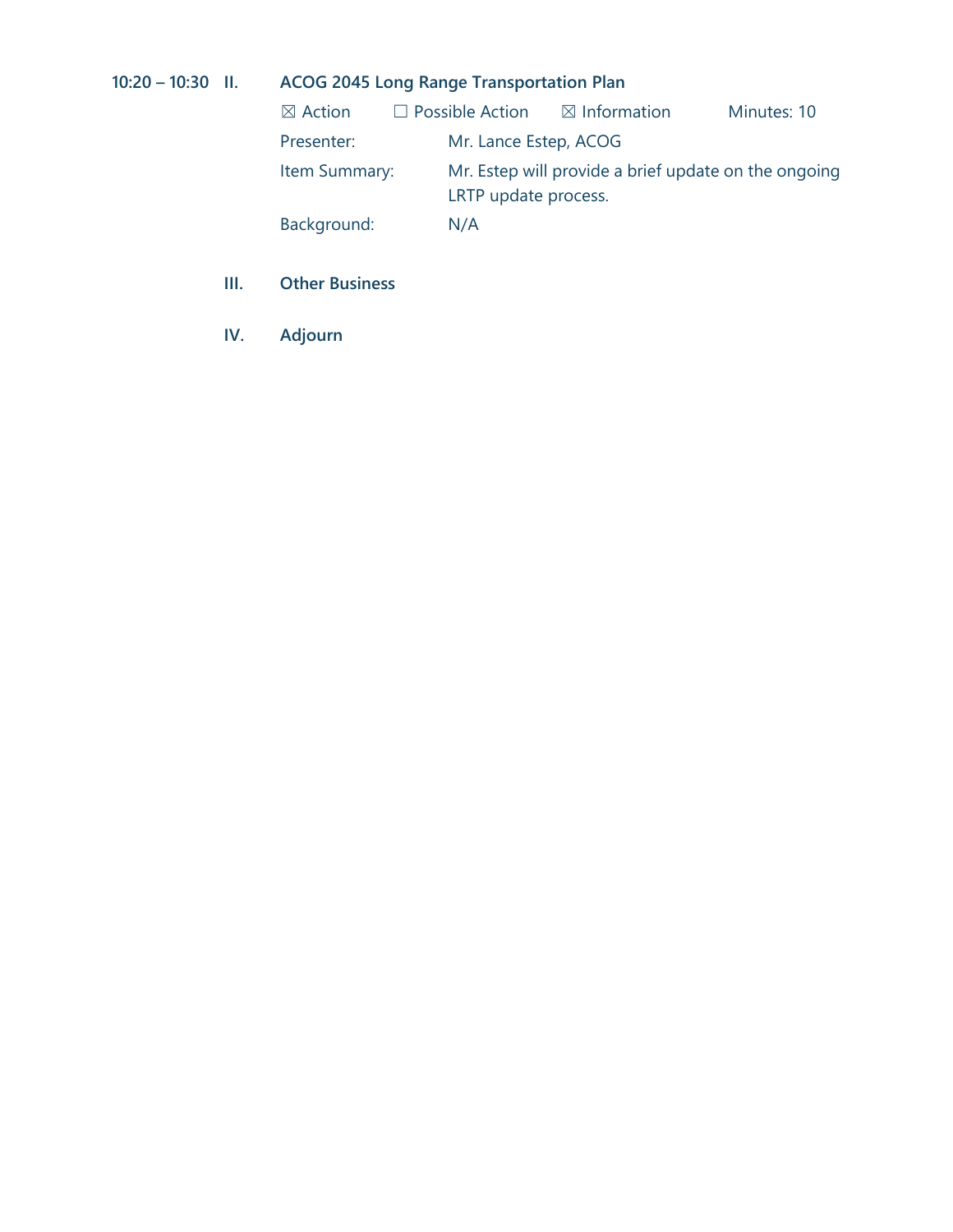

#### **Agenda Item I:** 2021 – 2027 ACOG TIP Amendments

#### **US 178 Resurfacing in Anderson County (P030831) and Pickens County (P038350)**

Proposed Amendment: Add a Right-of-Way phase to each project in the amount of \$50,000 in FY 2022. Move the Construction phase of the project (\$9,000,000 in Anderson County and \$4,000,000 in Pickens County) to FY 2023 Justification: During SCDOT's Design Field Review (DFR), SCDOT designers found that this project may not be able to stay within present ROW and will require some new ROW. The row is minimal, but SCDOT is requesting \$50K of ROW funds for each section of the project; \$50K for the Pickens County portion and \$50K for the Anderson County portion.

#### **US 178 @ SC 135 Intersection (P031965) in Pickens County**

Proposed Amendment: Remove the project from the TIP Justification: After SCDOT's Design Field Review (DFR), the recommendation was no changes to the alignment and signage at this intersection. Any changes to pavement markings and other traffic control measures will be incorporated into the US 178 corridor resurfacing project.

#### **Appalachian Regional Model (ARM) Update**

| Proposed Amendment: | Add project to the TIP                                                                                                                                                                                                                           |
|---------------------|--------------------------------------------------------------------------------------------------------------------------------------------------------------------------------------------------------------------------------------------------|
| Justification:      | The regional travel demand model is scheduled for an update in<br>accordance with the Rural Planning Work Program. Guideshares will<br>be used to fund the update, therefore the project must be added to<br>the TIP and programmed for funding. |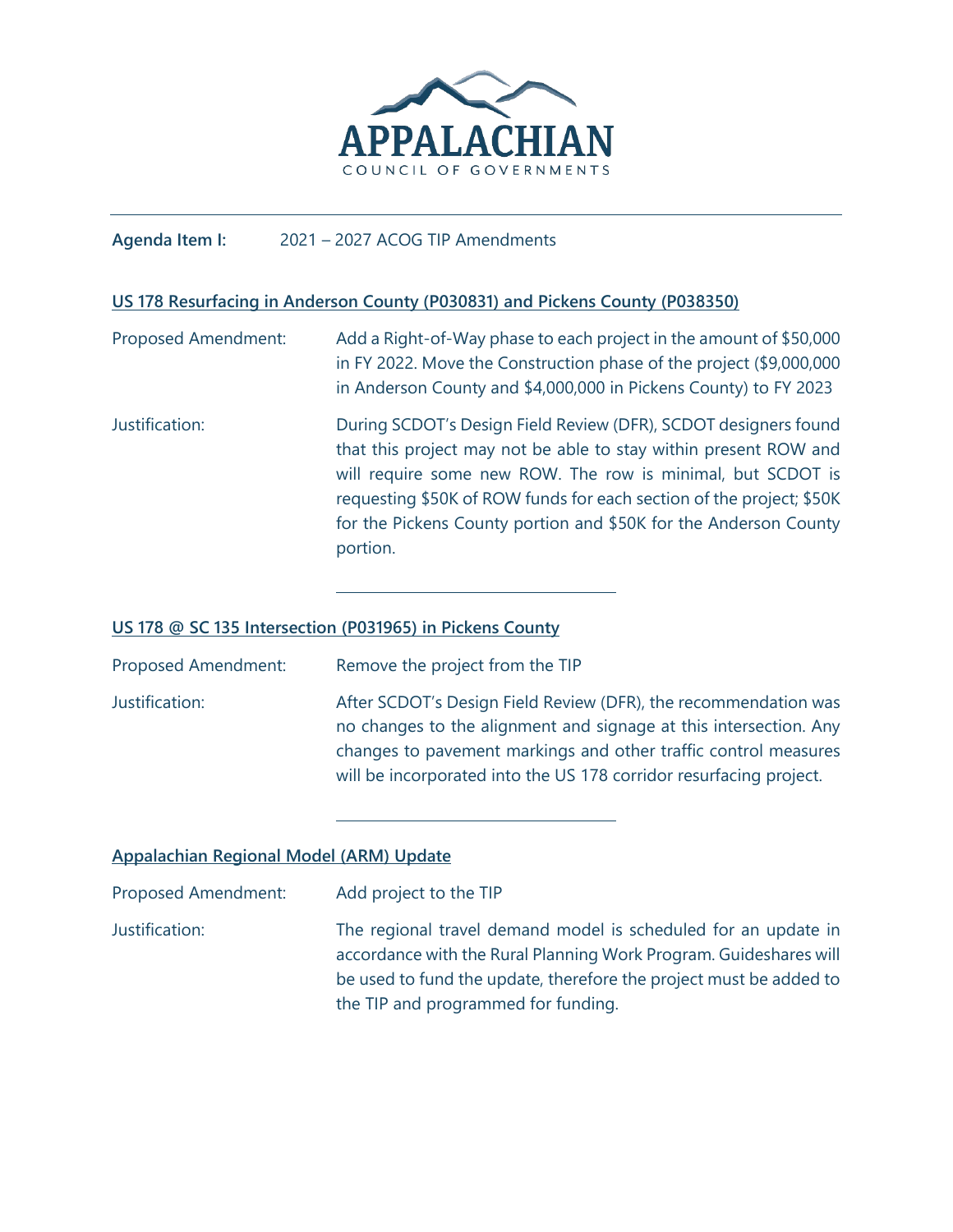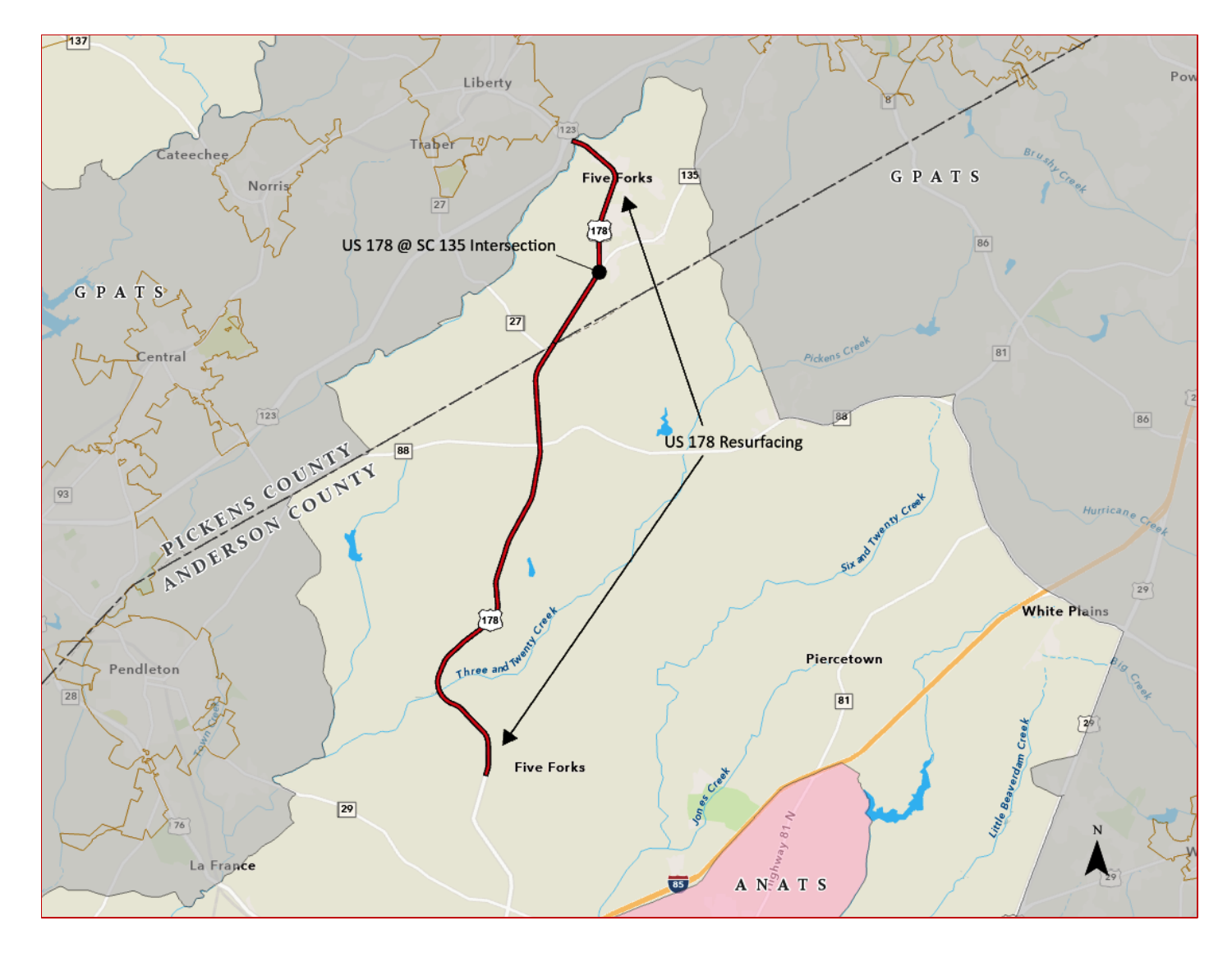| DOLLAR AMOUNTS REPORTED IN 1,000'S                    |         |                 |                                  |              |                                |         | FY 2021-2027 RTIP |         |         |         |         |         |         |                                     |
|-------------------------------------------------------|---------|-----------------|----------------------------------|--------------|--------------------------------|---------|-------------------|---------|---------|---------|---------|---------|---------|-------------------------------------|
| <b>PROJECT</b>                                        | PIN NO. | <b>PRIORITY</b> | <b>FEDERAL</b><br><b>PROGRAM</b> | <b>PHASE</b> | <b>PRIOR</b><br><b>FUNDING</b> | FY 2020 | FY 2021           | FY 2022 | FY 2023 | FY 2024 | FY 2025 | FY 2026 | FY 2027 | <b>RTIP COST</b><br>$(2021 - 2027)$ |
|                                                       |         |                 |                                  |              | <b>REGIONAL</b>                |         |                   |         |         |         |         |         |         |                                     |
| <b>APPALACHIAN REGIONAL MODEL UPDATE</b>              |         |                 |                                  | PL           |                                |         |                   |         | \$200   |         |         |         |         | \$200                               |
|                                                       |         |                 |                                  |              | ANDERSON COUNTY                |         |                   |         |         |         |         |         |         |                                     |
| <b>INTERSECTION IMPROVEMENTS</b>                      | P038852 | 11              | <b>STBGP</b>                     | PL           |                                | \$100   |                   |         |         |         |         |         |         |                                     |
| SC 28 (ABBEVILLE HWY) AT                              |         |                 |                                  | PE           |                                |         |                   | \$300   |         |         |         |         |         | \$300                               |
| SC 185 (DUE WEST HWY)                                 |         |                 |                                  | <b>ROW</b>   |                                |         |                   |         |         | \$200   |         |         |         | \$200                               |
|                                                       |         |                 |                                  | <b>CON</b>   |                                |         |                   |         |         |         | \$1,000 |         |         | \$1,000                             |
| <b>INTERSECTION IMPROVEMENTS</b>                      | P030909 | 5 <sup>1</sup>  | <b>STBGP</b>                     | PL           |                                |         |                   |         |         |         |         |         |         |                                     |
| US 76 (CLEMSON HWY) AT                                |         |                 |                                  | PE           | \$400                          |         |                   |         |         |         |         |         |         |                                     |
| S-60 (WELPINE RD)                                     |         |                 |                                  | <b>ROW</b>   |                                |         |                   | \$450   |         |         |         |         |         | \$450                               |
|                                                       |         |                 |                                  | <b>CON</b>   |                                |         |                   |         | \$3,500 |         |         |         |         | \$3,500                             |
| <b>INTERSECTION IMPROVEMENTS</b>                      | P039472 | 12 <sup>°</sup> | <b>STBGP</b>                     | PL           |                                | \$70    |                   |         |         |         |         |         |         |                                     |
| S-97 (DALRYMPLE RD) AT                                |         |                 |                                  | PE           |                                |         |                   |         |         |         |         |         |         |                                     |
| L-568 (SCOTTS BRIDGE RD)                              |         |                 |                                  | <b>ROW</b>   |                                |         |                   |         |         |         |         |         |         |                                     |
|                                                       |         |                 |                                  | CON          |                                |         |                   |         |         |         |         |         |         |                                     |
| <b>INTERSECTION IMPROVEMENTS</b>                      | P030834 | $\overline{2}$  | <b>STBGP</b>                     | PL           |                                |         |                   |         |         |         |         |         |         |                                     |
| <b>US 29 AT</b>                                       |         |                 |                                  | PE           | \$300                          |         |                   |         |         |         |         |         |         |                                     |
| S-146 (BOWLAN RD)/S-133 (OLD WILLIAMSTON RD)          |         |                 |                                  | <b>ROW</b>   |                                |         |                   |         | \$500   |         |         |         |         | \$500                               |
|                                                       |         |                 |                                  | CON          |                                |         |                   |         |         | \$3,500 |         |         |         | \$3,500                             |
| RESURFACING                                           | P030831 | $\blacksquare$  | <b>STBGP</b>                     | PL           |                                |         |                   |         |         |         |         |         |         |                                     |
| <b>US 178</b>                                         |         |                 |                                  | PE           | \$500                          |         |                   |         |         |         |         |         |         |                                     |
| PICKENS COUNTY LINE TO S-58 (ROGERS RD/LEVI SMITH RD) |         |                 |                                  | <b>ROW</b>   |                                |         |                   | \$50    |         |         |         |         |         | \$50                                |
| SAFETY SECTION/MAINTENANCE RESURFACING                |         |                 |                                  | <b>CON</b>   |                                |         |                   | \$9,000 | \$9,000 |         |         |         |         | \$9,000                             |
|                                                       |         |                 |                                  |              | CHEROKEE COUNTY                |         |                   |         |         |         |         |         |         |                                     |
| <b>INTESECTION IMPROVEMENTS</b>                       | P038851 | 10 <sup>°</sup> | <b>STBGP</b>                     | PL           |                                | \$150   |                   |         |         |         |         |         |         |                                     |
| SC 150 (S LIMESTONE ST) AT A-111 (W O'NEAL ST) AND    |         |                 |                                  | PE           |                                |         |                   | \$350   |         |         |         |         |         | \$350                               |
| SC 150 (PACOLET HWY) AT S-111 (E O'NEAL ST)           |         |                 |                                  | <b>ROW</b>   |                                |         |                   |         |         | \$250   |         |         |         | \$250                               |
|                                                       |         |                 |                                  | <b>CON</b>   |                                |         |                   |         |         |         | \$750   |         |         | \$750                               |
| <b>INTERSECTION IMPROVEMENTS</b>                      | P029835 | $\overline{4}$  | <b>STBGP</b>                     | PL           |                                |         |                   |         |         |         |         |         |         |                                     |
| S-61 (OLD POST RD) AT                                 |         |                 |                                  | PE           | \$1,000                        |         |                   |         |         |         |         |         |         |                                     |
| <b>SC 11</b>                                          |         |                 |                                  | <b>ROW</b>   |                                |         | \$600             |         |         |         |         |         |         | \$600                               |
|                                                       |         |                 |                                  | <b>CON</b>   |                                |         |                   | \$3,100 |         |         |         |         |         | \$3,100                             |



# **APPALACHIAN COG RURAL TRANSPORTATION IMPROVEMENT PROGRAM - FY 2021-2027 FINANCIAL STATEMENT GUIDESHARE PROJECTS**